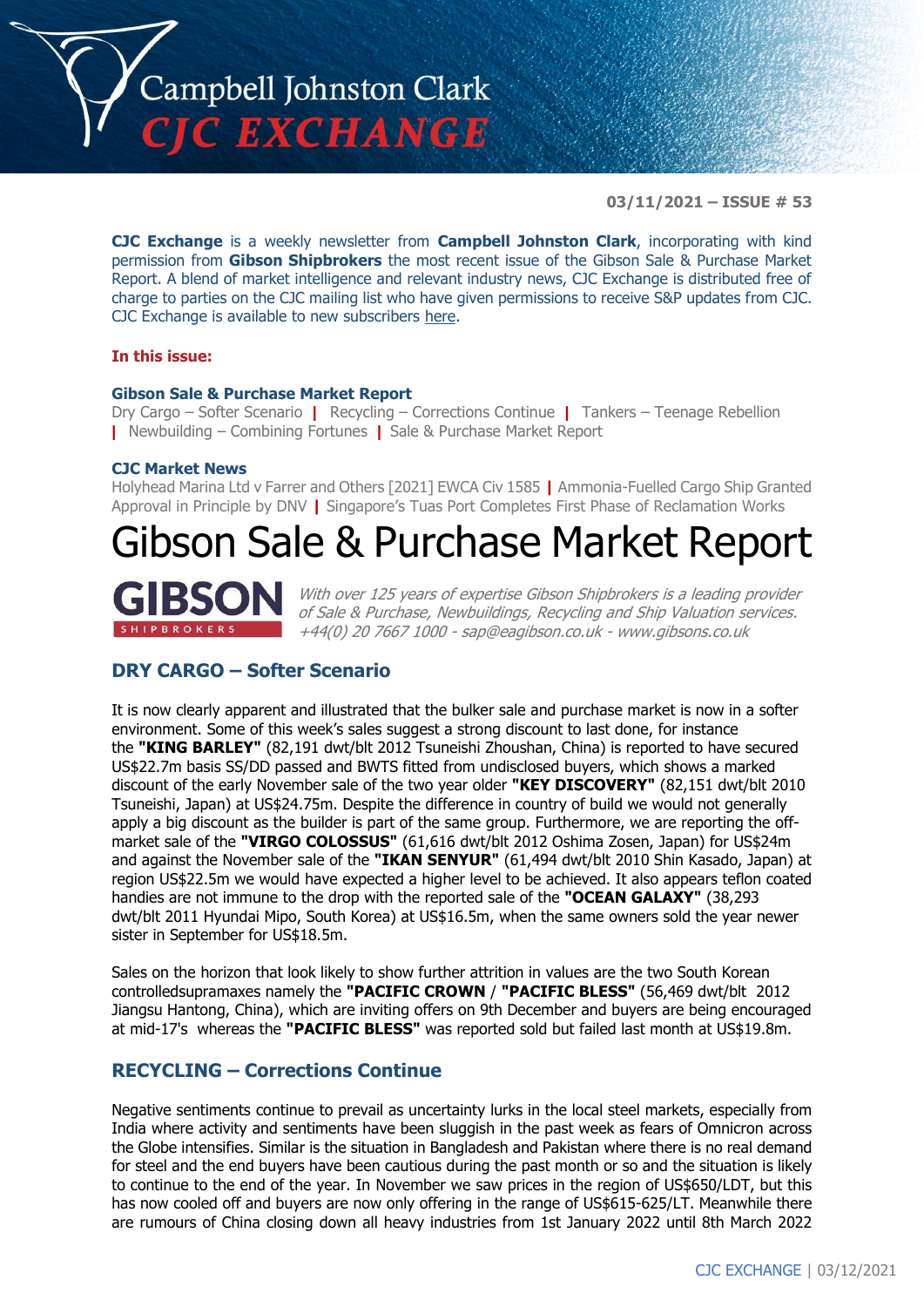

which could seriously affect the steel markets, and to add fuel to the fire the new variant of Corona virus is also hanging by a sword should it prove to be lethal... So far the lack of tonnage for Recycling is keeping prices firm and holding the markets up well, but we could witness a significant correction if, once again, strict lock-downs and travel restrictions are imposed worldwide. With the UAE being off virtually this whole week and Christmas coming up in couple of weeks, we may see a rather dull period in scrapping during December. Many cash buyers have also gone into 'wait & watch' mode on their acquisitions.

# **TANKERS – Teenage Rebellion**

While MR tanker sales are a staple of mostly weekly sale fixtures, it's inescapable that there is a swell of purchasing activity currently, particularly in the vintage lower risk safe haven bracket. It's been a good week for MR Atlantic front-haul trade and thus it's perhaps apt to note Atlantica Shipping named as the buyer for the 15-year old deepwell and Ice 1A spec appropriately named "**ARCTIC BAY"** (50,921 dwt/blt 2006 STX Jinhae) for US\$11.7m basis SS passed in May and BWTS fitted. In contrast with class status, the same aged "**AG MARS"** (49,999 dwtdwt/blt 2006 SPP) has been sold to undisclosed interests 'as-is' UAE with Special Survey postponed to February next year. Also sold 'as-is' UAE we hear the "**KAREMA"** (46,248 dwt/blt 2004 STX Jinhae) has gone to Indian interests for low US\$8s mill, with the "**EVROS"** (47,120 dwt/blt 2005 STX Jinhae) nestling between values at region US\$9m to undisclosed interests.

It's been a more underwhelming week for crude sales, but the "**NEW CORAL"** (297,224 dwt/blt 2010 Jiangnan Changxing) has been sold to a Greek buyer for US\$38.5m. The sale is perhaps refreshing to note as giving a more market related benchmark for Chinese built tonnage, as notably not being a Xihe forced/auction sale, given the number of Xihe Group owned 2009-2012 SWS built ship sales this year and most recently the "**E MEI SAN"** (317,952 dwt/blt 2010 SWS) sold in October for US\$36.75m. In the absence of same aged Japanese and Korean built sales of late, the "**NEW CORAL"** nonetheless also seems to conform well to general benchmark expectations against a 10% Chinese build differential.

## **NEWBUILDING – Combining Fortunes**

LNG enquiry continues to stalk remaining slots at Korean yards, particularly at DSME where 2025 is now a standard delivery. There also seems no sign of additional shipbuilding capacity coming back online e.g. Hyundai's Gunsan, despite booming markets so the fleet supply situation for tankers continues to look very favourable (low orderbooks from 2023 onwards and few fresh slots to change that). Hyundai and DSME merger talks will receive (or not) impetus on the 20th January when the EU submits their final ruling. It is also understood that Daehan and STX are in exploratory merger talks but no firm intention yet by their mutual shareholders. Large scale mergers (particularly HHI/ DSME) are not likely to be a good thing for owners (or brokers!) as will enhance yards' bargaining power on pricing by reducing competition. It would also likely lead to some layoffs of the combined workforce.

However, Korea as a country is now of a substantially developed nature and therefore general costs have risen. Under such circumstances, large scale synergies are needed and to compete with the major Chinese state yards.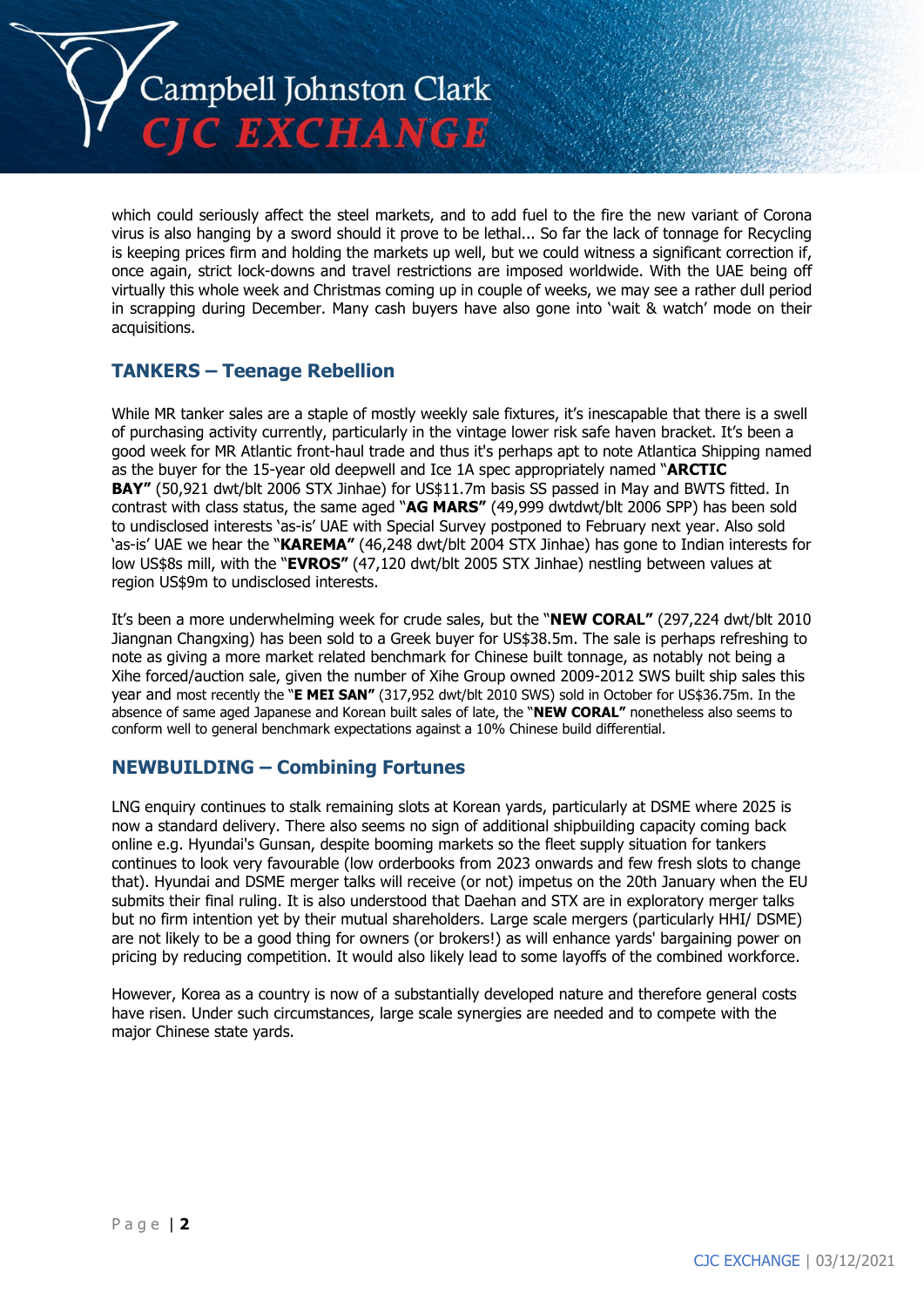# **Gibson Sale & Purchase Market Report**

## **S&P SALES**

| <b>Vessel Name</b>                                                   | <b>DWT</b>         | <b>Built</b>           | Yard                          | <b>Buyers</b>                        | <b>Price</b><br>(5/m) | <b>Notes</b>                                                                                  |
|----------------------------------------------------------------------|--------------------|------------------------|-------------------------------|--------------------------------------|-----------------------|-----------------------------------------------------------------------------------------------|
|                                                                      |                    |                        | <b>BULKERS</b>                |                                      |                       |                                                                                               |
| CHENGXI CX031 + '32 + '33 + '34                                      | 85,000             | 2022-2023              | Chengxi (CHN)                 | Pacific Rim<br>Shipmanagement        | 140.8 en<br>bloc      | Tier III. EEDI 2.                                                                             |
| <b>KING BARLEY</b>                                                   | 82,191             | 2012                   | Tsuneishi<br>Zhoushan (CHN)   | Undisclosed buyer                    | 22.7                  | Dely basis SS psd +<br>BWTS fitted 1/22.                                                      |
| <b>SHANDONG HONG TU</b>                                              | 76,116             | 2012                   | Hudong<br>Zhonghua (CHN)      | Undisclosed buyer                    | $20.25*$              | *Auction sale. SS due<br>1/22.                                                                |
| STAR ARTEMIS + STAR EOS                                              | 63,200             | both 2015              | Yangzhou Dayang<br>(CHN)      | <b>Undisclosed buyer</b>             | 26.5<br>each          |                                                                                               |
| <b>VIRGO COLOSSUS</b>                                                | 61,616             | 2012                   | Oshima Zosen<br>(JPN)         | <b>Undisclosed buyer</b>             | 24                    | SS due 9/22.                                                                                  |
| <b>CORAL BREEZE</b>                                                  | 55,582             | 2009                   | Mitsui (JPN)                  | Undisclosed buyer                    | 17                    | DD due 4/22.                                                                                  |
| <b>AQUATA</b>                                                        | 46,685             | 1999                   | Sanoyas (JPN)                 | <b>Undisclosed buyer</b>             | 10.3                  |                                                                                               |
| <b>CLIPPER BETTINA</b>                                               | 38,221             | 2012                   | Shimanami (JPN)               | <b>Undisclosed buyer</b>             | 19.3                  | SS psd 12/20.                                                                                 |
| <b>NEW FACE + NEW DAYS</b>                                           | 38,000             | both 2017              | Shin Kochi (JPN)              | <b>Greek buver</b>                   | <b>xs 27</b><br>each  | SS due 1+3/22.                                                                                |
| <b>OCEAN GALAXY</b>                                                  | 37,193             | 2011                   | Hyundai Mipo<br>(KRS)         | Undisclosed buyer                    | 16.5                  | SS psd 9/21.                                                                                  |
| <b>DEWI GANDAWATI</b>                                                | 28,282             | 2008                   |                               | I-S Shipyard (JPN) Undisclosed buyer | mid-high<br>11        | DD due 12/21. Logger.                                                                         |
|                                                                      |                    |                        | <b>TANKERS</b>                |                                      |                       |                                                                                               |
| <b>NEW CORAL</b>                                                     | 297,224            | 2010                   | Jiangnan<br>Changxing (CHN)   | Greek buyer                          | 38.5                  | SS psd 5/20.                                                                                  |
| <b>FRONT LION + FRONT PANTHER</b><br><b>FRONT PUMA + FRONT TIGER</b> | 115,200<br>109,900 | both 2014<br>both 2015 | Guangzhou<br>Longxue (CHN)    | <b>SFL Corporation</b>               | 160                   | All coated and scrubber<br>fitted.<br>en bloc Against 5+ yrs TC @<br>\$22.5k pd to Trafigura. |
| <b>AMAZON BRILLIANCE</b>                                             | 72,910             | 2005                   | Hyundai Ulsan<br>(KRS)        | <b>Undisclosed buyer</b>             | 12                    | Coated. Trading dirty. SS<br>psd 2/20. No BWTS.                                               |
| <b>PS HOUSTON</b>                                                    | 50,922             | 2008                   | STX Jinhae (KRS)              | Greek buyer                          | 12                    | Ice 1A. Deepwell. DD<br>psd 5/20.                                                             |
| <b>ARCTIC BAY</b>                                                    | 50,921             | 2006                   | STX Jinhae (KRS)              | <b>Atlantica Shipping</b>            | 11.7                  | Ice 1A. Deepwell. SS psd<br>5/21. BWTS fitted.                                                |
| <b>GRAZIA</b>                                                        | 50,307             | 2010                   | Guangzhou (CHN) Greek buyer   |                                      | 15.15                 | Deepwell. SS psd 3/21.<br><b>BWTS</b> fitted.                                                 |
| <b>AG MARS</b>                                                       | 49,999             | 2006                   | <b>SPP Tongyeong</b><br>(KRS) | Undisclosed buyer                    | 10                    | Deepwell. IMO II/III. As-<br>is UAE, SS due 2/22.                                             |
| <b>EVROS</b>                                                         | 47,120             | 2005                   | STX Jinhae (KRS)              | Undisclosed buyer                    | reg 9                 | Deepwell. IMO II/III. DD<br>due 12/22.                                                        |
| <b>KAREMA</b>                                                        | 46,248             | 2004                   | STX Jinhae (KRS)              | Indian buyer                         | low 8                 | Deepwell. IMO III. As-is<br>UAE. DD psd 5/21.                                                 |
| <b>UACC CONSENSUS + UACC</b><br><b>HARMONY</b>                       | 45,913             | both 2005              | Shin Kurushima<br>(JPN)       | <b>Undisclosed buyer</b>             | 9.2 each              | Pump-room. DD due<br>12/22. Old sale.                                                         |
| <b>HAFNIA HOPE</b>                                                   | 39,814             | 2007                   | Saiki (JPN)                   | <b>Undisclosed buyer</b>             | low 9                 | Pump-room. SS due<br>1/22. Trading dirty.                                                     |
| <b>OCEAN SEAL</b>                                                    | 11,998             | 2018                   | Samjin (CHN)                  | <b>Undisclosed buyer</b>             | reg/xs<br>$10*$       | Xihe forced sale. IMO II.<br>Epoxy. BWTS fitted.                                              |
| GAS (LNG / LPG / LAG / CO2)                                          |                    |                        |                               |                                      |                       |                                                                                               |
| <b>BW SAKURA</b>                                                     | 49,999             | 2010                   | Mitsubishi<br>Nagasaki (JPN)  | Middle Eastern buyer                 | 52                    | 77,323 cbm. SS psd<br>2/20.                                                                   |
| <b>SCF TOBOLSK</b>                                                   | 26,424             | 2006                   | Hyundai Ulsan<br>(KRS)        | <b>Undisclosed buyer</b>             | reg 25                | 34,515 cbm. Fully ref. SS<br>due 12/21.                                                       |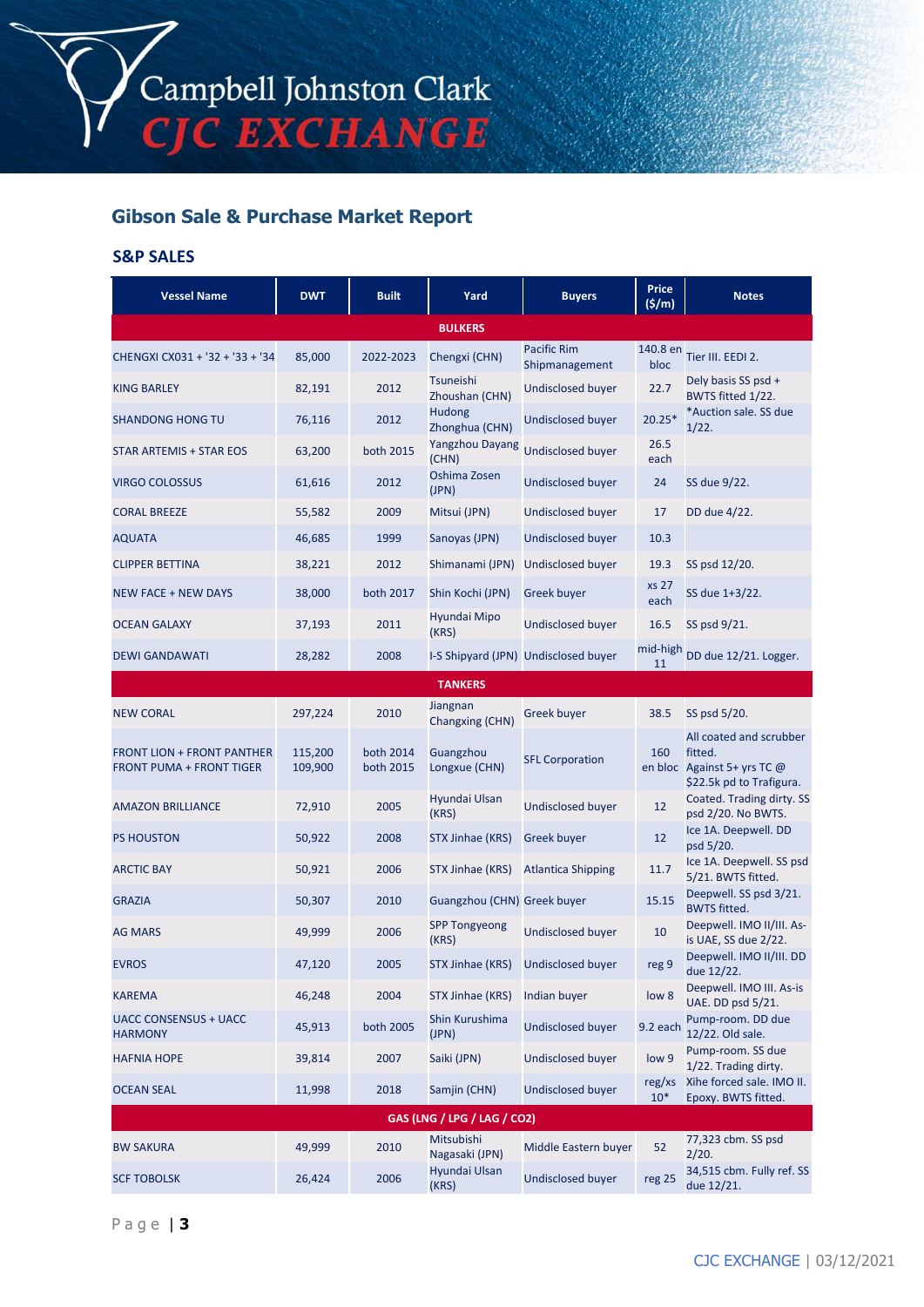Campbell Johnston Clark<br>CJC EXCHANGE

| <b>CUMULUS GAS</b>                       | 25,926             | 1994                                     | Kawasaki (JPN)                            | <b>Undisclosed buyer</b> | 7.5                             | 34,058 cbm. Fully ref. SS<br>due 5/22. As-is Panama. |  |
|------------------------------------------|--------------------|------------------------------------------|-------------------------------------------|--------------------------|---------------------------------|------------------------------------------------------|--|
| <b>NEWBUILDING ORDERS</b>                |                    |                                          |                                           |                          |                                 |                                                      |  |
| <b>Ordering Client</b>                   | <b>Vessel Type</b> | Size / No. of<br>units                   | <b>Shipyard</b><br>(Country)              | <b>Delivery</b>          | <b>Price</b><br>$(\mathsf{5m})$ | <b>Notes</b>                                         |  |
|                                          |                    |                                          | <b>BULKERS</b>                            |                          |                                 |                                                      |  |
| <b>Yangzijiang Shipping</b>              |                    | Kamsarmax 82,300 dwt x 4 YAMIC (CHN)     |                                           | 2022-2023                |                                 | est 36 EEDI 3.                                       |  |
| <b>Zhejiang Dachen</b>                   | Handymax           | 47,000 dwt +2                            | <b>Haidong Shipyard</b><br>(CHN)          | 2023                     |                                 | Declared options.                                    |  |
| <b>TANKERS</b>                           |                    |                                          |                                           |                          |                                 |                                                      |  |
| <b>Huahong Shipping</b>                  | Chemicals          | 3,360 dwt x 1                            | <b>Haidong Shipyard</b><br>(CHN)          | 2023                     |                                 |                                                      |  |
| <b>CONTAINERS / RO-RO / REEFER / PCC</b> |                    |                                          |                                           |                          |                                 |                                                      |  |
| <b>Navios Maritime Partners</b>          | Containership      | 5,300 TEU x<br>$2+2$                     | Zhoushan<br>Changhong (CHN)               | 2024                     | 62.5                            |                                                      |  |
| <b>CMA CGM</b>                           |                    | Containership 2,000 TEU x 10             | Hyundai Mipo<br>(KRS)                     | 2023-2024                |                                 | LNG dual fuel, Ice 1A.                               |  |
| Shanghai Jinjiang                        |                    |                                          | Containership 1,900 TEU x 2 Yangfan (CHN) | 2023                     | 28.2                            |                                                      |  |
| X-Press Feeders Group                    |                    | Containership 1,170 TEU x 8 Shipbuilding | <b>Dayang</b><br>(CHN)                    | 2023-2024                |                                 | Methanol dual fuel.                                  |  |
| X-Press Feeders Group                    |                    | Containership 1,170 TEU x 8              | Ningbo Xinle<br>(CHN)                     | 2023-2024                |                                 | Methanol dual fuel.                                  |  |
| GAS (LNG / LPG / LAG / CO2)              |                    |                                          |                                           |                          |                                 |                                                      |  |
| GasLog                                   | <b>LNG</b>         | 174,000 cbm x<br>$\Delta$                | Daewoo (KRS)                              | 2024-2025                |                                 | ME-GI.                                               |  |
| <b>NYK Line</b>                          | LPG/LAG            |                                          | 86,700 cbm x 2 Kawasaki (JPN)             | 2024                     |                                 | LPG dual fuel. NH3<br>tanks.                         |  |

#### **Recycling Prices (US\$/LWT)**

|                                   | <b>Bangladesh</b> | <b>Pakistan</b> | India   | <b>Turkey</b> |
|-----------------------------------|-------------------|-----------------|---------|---------------|
| Tank/Cont/Ro-<br>Ro/Capes/LPG/PCC | 620/635           | 610/620         | 575/585 | 350/360       |
| Dry Cargo/Bulk/Tween/Gen<br>Cargo | 610/620           | 600/610         | 565/575 | 330/340       |
| <b>Newbuild and Second Hand</b>   |                   |                 |         |               |

**Values** *(\$ million)*

| 46              |
|-----------------|
| 31              |
| 26.5            |
| 18              |
|                 |
| 34              |
| 23k/20.5p       |
| 19 <sub>S</sub> |
| 18              |
|                 |

*^=Chinese price (otherwise based upon Japanese / Korean country of build)*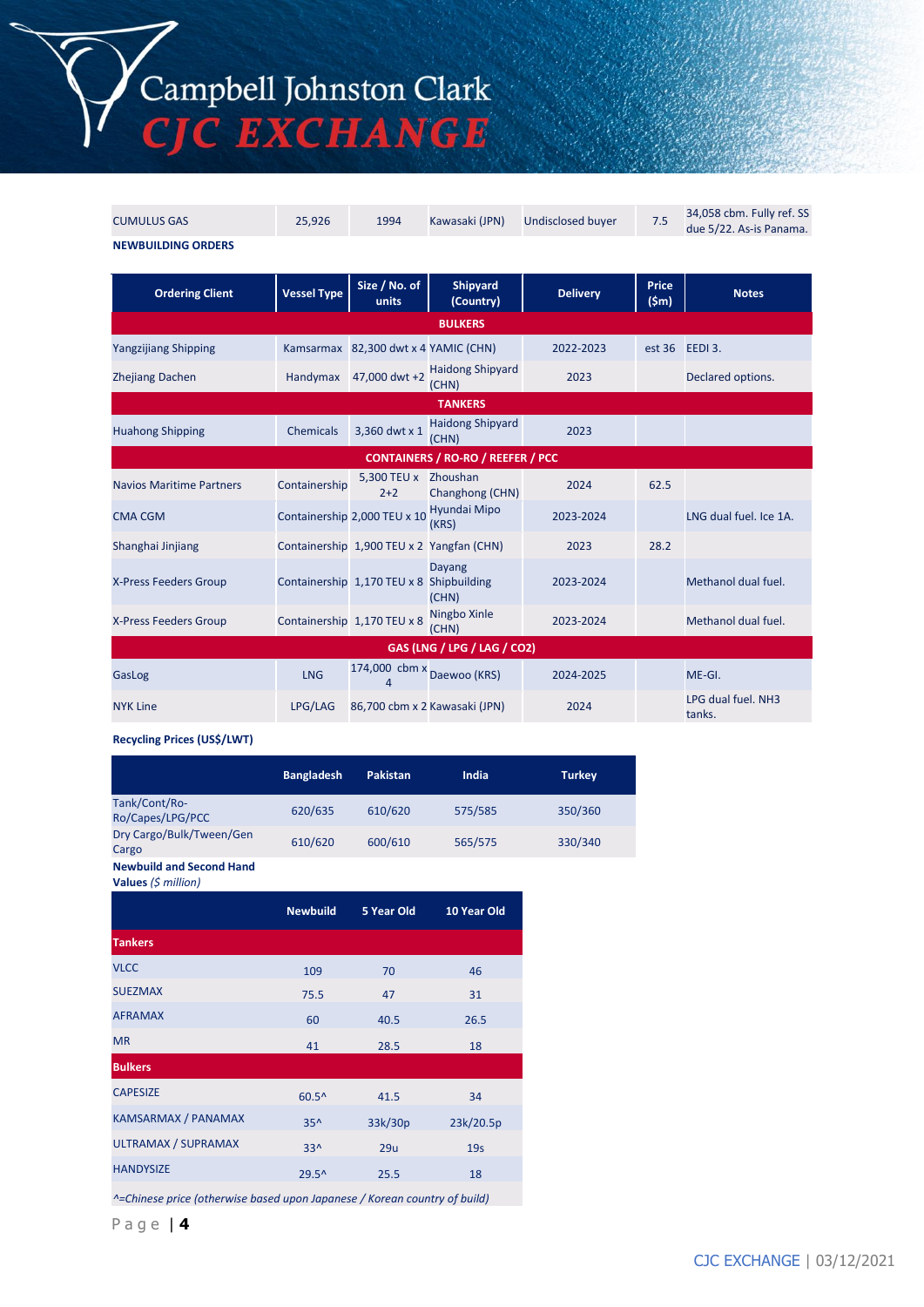

This report has been produced for general information and is not a replacement for specific advice. While the market information is believed to be reasonably accurate, it is by its nature subject to limited audits and validations. No responsibility can be accepted for any errors or any consequences arising therefrom. No part of the report may be reproduced or circulated without our prior written approval. *© E.A. Gibson Shipbrokers Ltd 2021.*

# CJC Market News



Campbell Johnston Clark (CJC) is a medium-sized international law firm advising on all aspects of the shipping sector, from ship finance to dry shipping and comprehensive casualty handling, and all that happens in between. Today, we have offices in London, Newcastle, Singapore and Miami.

# **Holyhead Marina Ltd v Farrer and Others [2021] EWCA Civ 1585**



## **Background**

The claimant, Holyhead Marina Limited, is the lessee and operator of a Marina within Holyhead Harbour. The defendants are owners of a damaged watercraft which was berthed at the claimant Marina.

In March 2018, Holyhead was struck by storm Emma, the first storm of its kind to hit the area for 80 years. The Marina in Holyhead suffered damage, to the extent it was described

as "the catastrophic breakdown of the entire Marina". During the storm, 89 personal craft which were berthed on the premises were damaged.

The costs of the damages were said to be in excess of GBP £5 million. As such, the claimant issued proceedings to limit liability to GBP £550,000 under section 191 of the Merchant Shipping Act 1995 (the 'MSA'). Defendants argued that the Marina did not fit the description of a "dock" within the MSA and the claimants therefore did not have a right to limit liability.

At first instance, Mr. Justice Teare held that the Marina does fall within the meaning of a "dock". The statutory definition according to section 191 of the MSA includes pontoons, landing places, jetties and stages; all of which the Marina can be said to contain.

The defendants appealed on the basis that the section 191 MSA definition of a dock could not be met by the Marina as it was a collection of pontoons, jetties and stages, rather than just one. The judge's decision remained at odds with the ordinary meaning of the words in the definition of a "dock". Further, the defendants argued that, had it been intended for the MSA 1995 to include marinas, pontoons and moorings, the legislation would have been changed to specifically include such structures when it was updated from its predecessor act (the Merchant Shipping (Liability of Shipowners and Others) Act 1900 (the 'MSA 1900')). Also, the judge had erred in his decision to consider the fact that commercial ships and pleasure craft were entitled to limit their liability.

Defendants also submitted that there were commercial reasons marinas should not be able to limit liability.

P a g e | **5**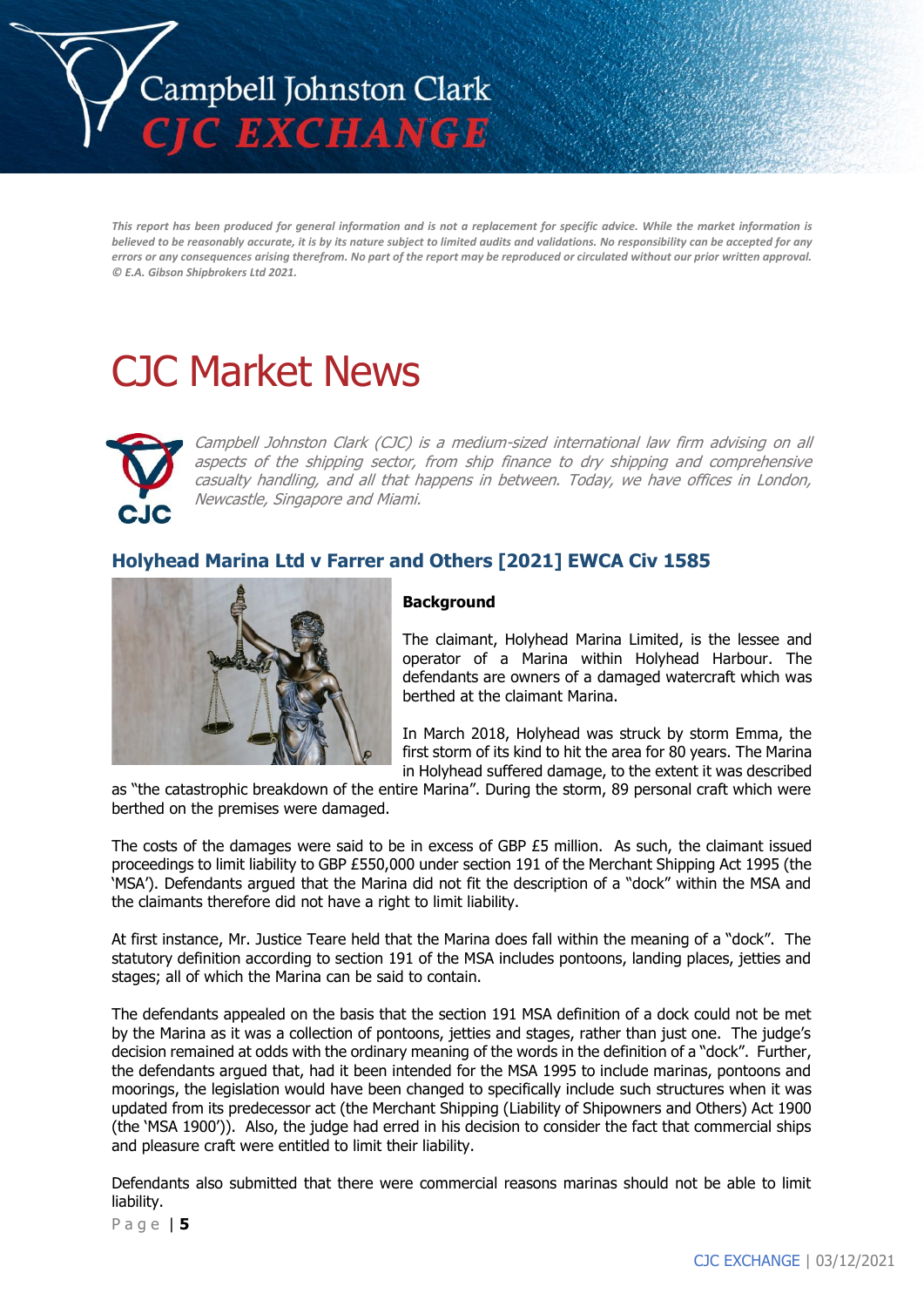

**Held, appeal dismissed.** Sir Geoffrey Vos, Lord Justice Males, and Lord Justice Stuart-Smith all in agreement.

In his judgement, Sir Geoffrey Vos considered whether all the structures listed in section 191(9) MSA were for commercial and passenger shipping use, unlike a marina which is for the mooring of pleasure craft. He concluded that the terms used in the MSA 1900 were not solely concerned with commercial shipping, and that it is irrelevant that the definition of a dock was not amended in the MSA 1995 to specifically include marinas, pontoons or moorings.

Sir Vos also considered whether Teare J's decision conflicted with the ordinary meaning of the words in the definition of "dock". In agreement with the judge at first instance, he concluded that in ordinary usage the pontoons which make up the Marina are both mooring places and landing places. Sir Vos went a step further to conclude that terms as general as "landing place", "stage" or "jetty" should not be construed so narrowly to exclude a collection of such structures. As such, the Marina itself was a landing place. Being that a "landing place" falls squarely within the statutory definition of a "dock", Sir Vos held that the previous judge's decision was not in conflict with the ordinary meaning of the words in the definition of "dock" and his decision was correct.

Lastly, Sir Vos considered whether there were any good commercial reasons to exclude marinas from the scope of section 191 MSA 1995. Defendants had suggested that the current market understanding was that marinas could not limit their liability. Should they be able to do so, insurance premiums for pleasure craft would increase. Sir Vos did not agree with this assessment and stated that the market understanding will change upon the determination of this case.

## **Ammonia-Fuelled Cargo Ship Granted Approval in Principle by DNV**



International certification agency, DNV, has given the go-ahead for an ammonia-fuelled cargo ship, the ZeroCoaster.

As part of a multi-billion dollar effort to decarbonise the global maritime industry, AFC Energy announced this landmark achievement which will use a combination of Ammonia and high sense alkaline fuel cell technology to fuel the vessel.

As one of the world's leading classification and

certification bodies, DNV ensures that ship designs comply with the industry rules, regulations and standards. By granting certification, which is thought to be a first in terms of combining alkaline fuel cell with ammonia cracker and fuel storage, the door is now open for further "green ships" in the near future.

Led By Vard Engineering Brevik AS, the ZeroCoaster Consortium aims to accelerate the transition to zero-emission shipping solutions and is sponsored by the Norwegian government.

Andreas Buskop, General Manager, Engineering at Vard Engineering Brevik AS, said: "VARD has long shown leadership in maritime design and innovation with a focus of accelerating the transition to zero emission. We strongly believe in the role Green Ammonia will play in supporting industry's aspirations to 'go green', and working alongside industry leaders in alkaline fuel cell technology, AFC Energy, we are pleased to have gained confirmation of our AiP from DNV, highlighting what we understand to be a world first in ship design for ammonia fuel cell and cracker utilisation."